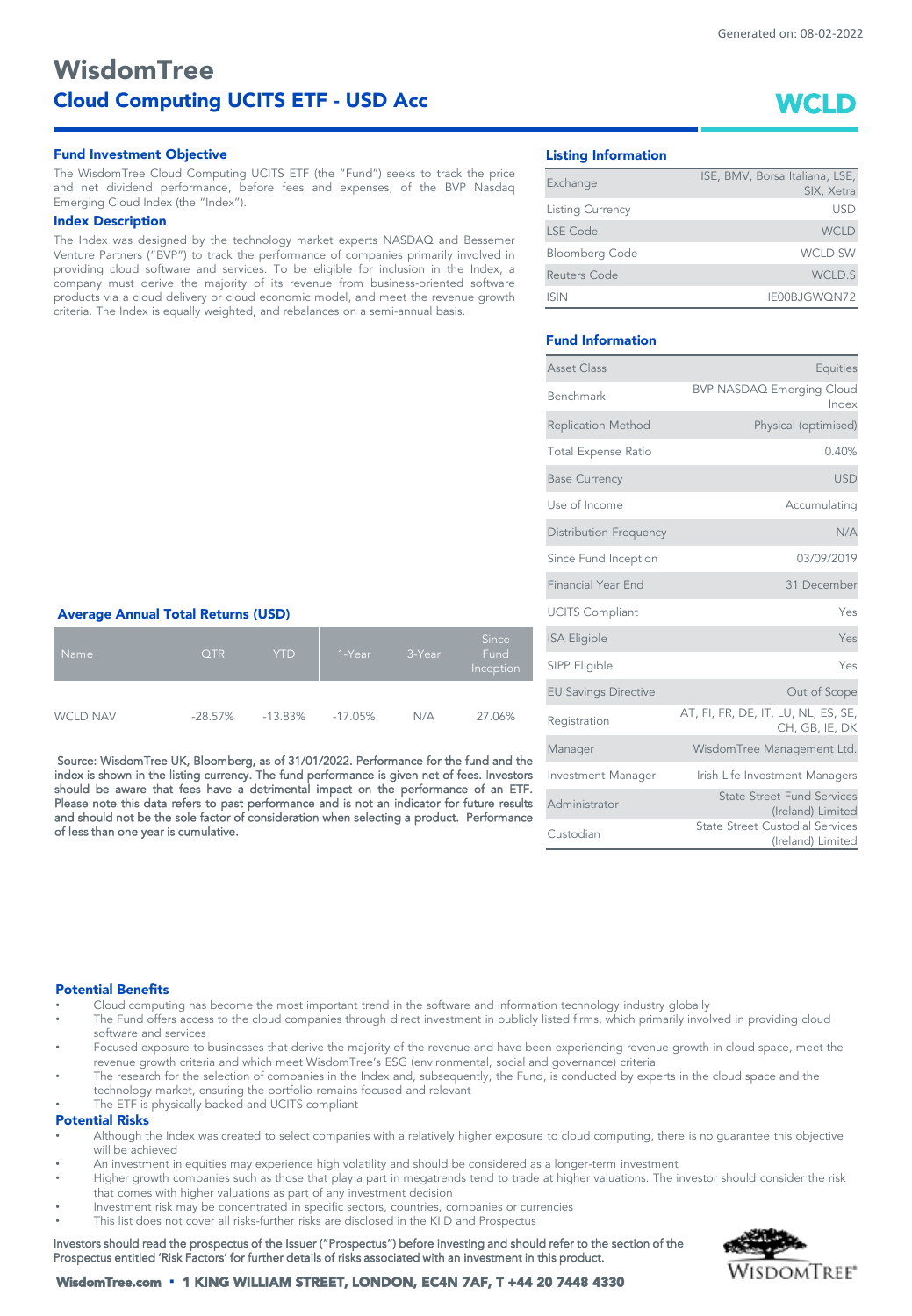# *WisdomTree Cloud Computing UCITS ETF - USD Acc*

*WCLD*



NB: Sources for all tables/charts on these pages: WisdomTree UK, Bloomberg. All data as of 31/01/2022

# *Glossary*

Dividend Weighted Index: an index that determines the weight of its constituents using the dividends paid by the security rather than another variable (the most common is Market Cap weighted indices). Fully Replicated: assets are invested in securities that match the constituents of the relevant index, in the same proportion. Fundamentally Weighted Index: an index that weights securities on the basis of factors such as dividends or earnings. Large Cap, Mid Cap and Small Cap: refers to market capitalisation and is calculated by multiplying the price of a stock by the number of shares outstanding. Listing currency: the trading currency on the exchange. Physical (Optimised): assets are predominately invested in securities that are constituents of the index, but may also hold securities whose characteristics closely resemble the characteristics of the index. Physically Backed: securities held by the fund are the actual securities not a derivative.Rebalance: An index is created by applying a certain set of selection and weighting rules of countries, sectors and stocks at a certain frequency. A Rebalance is when WisdomTree re-applies its rules based selection and weighting process. Rebalance Frequency: The frequency by which the constituents of the index are screened and their weights changed. Replication Method: .<br>the method by which the fund gets exposure to the benchmark index. **Share class currency or the "NAV currency":** The currency that the fund's NAV is issued in. Total Expense Ratio (TER): a measure of the total costs associated with managing and operating a fund. The TER consists primarily of management fees plus other expenses such as trustee, custody and operating expenses. It is expressed as a percentage of the fund's total net asset value.

# *Additional Information*

For Investors in France: The information in this document is intended exclusively for professional investors (as defined under the MiFID) investing for their own account and this material may not in any way be distributed to the public. The distribution of the Prospectus and the offering, sale and delivery of Shares in other jurisdictions may be restricted by law. WT Issuer is a UCITS governed by Irish legislation, and approved by the Central Bank of Ireland as UCITS compliant with European regulations although may not have to comply with the same rules as those applicable to a similar product approved in France. The Fund has been registered for marketing in France by the Financial Markets Authority (Autorité des Marchés Financiers) and may be distributed to investors in France. Copies of all documents (i.e. the Prospectus, the Key Investor Information Document, any supplements or addenda thereto, the latest annual reports and the memorandum of incorporation and articles of association) are available in France, free of charge at the French centralizing agent, Societe Generale at 29, Boulevard Haussmann,75009,Paris, France. Any subscription for Shares of the Fund will be made on the basis of the terms of the prospectus and any supplements or addenda thereto.

## *Additional Information*

Notice to Investors in Switzerland – Qualified Investors: This document constitutes an advertisement of the financial product(s) mentioned herein. The prospectus and the key investor information documents (KIID) are available from WisdomTree's website: https://www.wisdomtree.eu/en-ch/resourcelibrary/prospectus-and-regulatory-reports Some of the sub-funds referred to in this document may not have not been registered with the Swiss Financial Market Supervisory Authority ("FINMA"). In Switzerland, such sub-funds that have not been registered with FINMA shall be distributed exclusively to qualified investors, as defined in the Swiss Federal Act on Collective Investment Schemes or its implementing ordinance (each, as amended from time to time). The representative and paying agent of the sub-funds in Switzerland is Société Générale Paris, Zurich Branch, Talacker 50, PO Box 5070, 8021 Zurich, Switzerland. The prospectus, the key investor information documents (KIID), the articles of association and the annual and semi-annual reports of the sub-funds are available free of charge from the representative and paying agent. As regards distribution in Switzerland, the place of jurisdiction and performance is at the registered seat of the representative and paying agent.